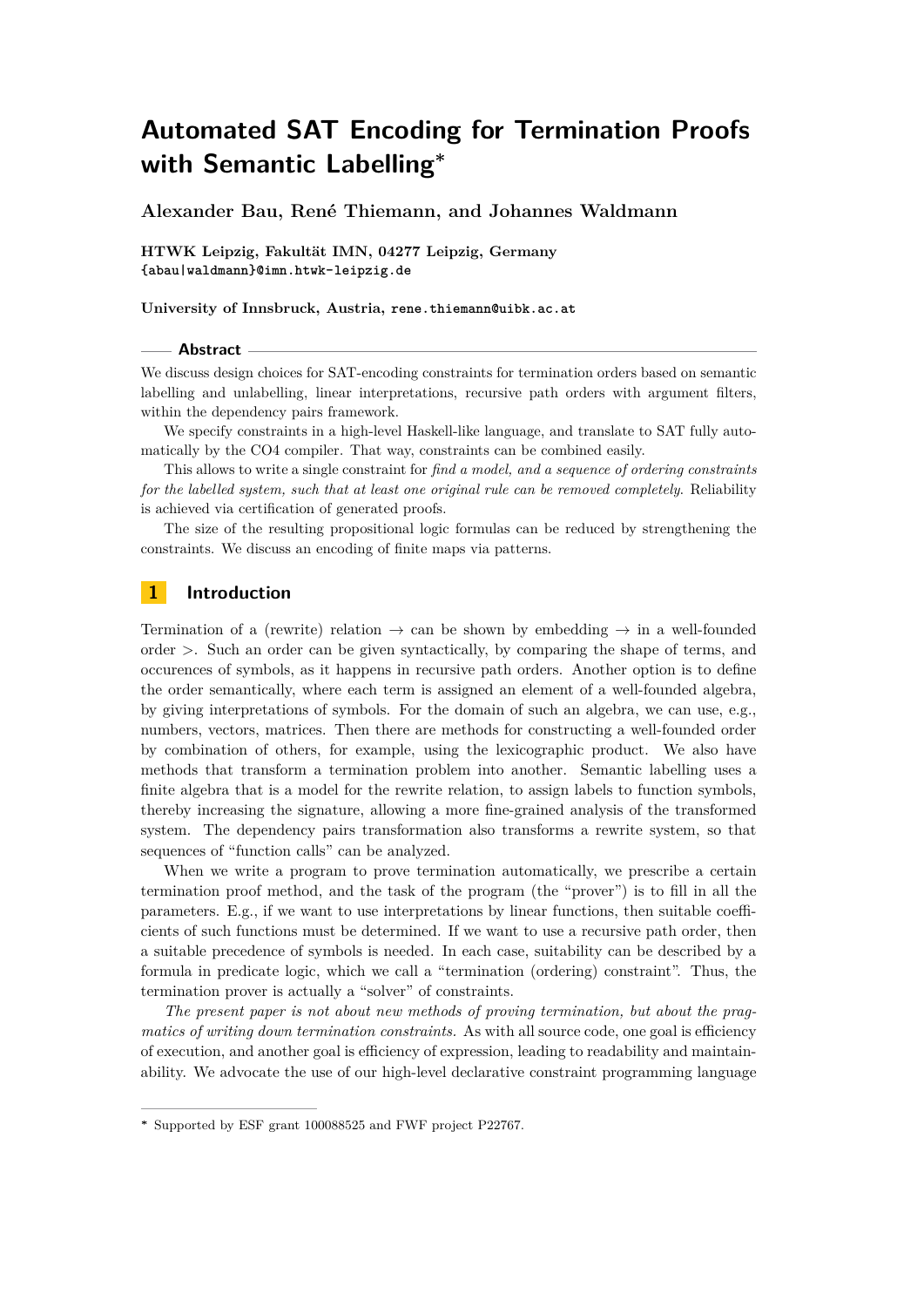### **2 Automated SAT Encoding for Termination Proofs with Semantic Labelling**

CO4, that comes with a compiler that targets propositional satisfiabiliy (SAT).

SAT encoding is a successful method of solving finite domain constraints. Some ordering constraints have finite domain by definition (a finite model, a precedence for a finite signature), others do not, e.g., because they involve numbers. SAT encoding can still be used, by restricting to some finite subset, e.g., numbers of certain bit width.

The current state of SAT encoding (for termination) can be described as: it is successful (several successful termination provers use it) but it is also laborious. This is mainly due to explicit manipulation of propositional variables, corresponding to manual assignments from identifiers to memory locations in low-level (assembly) programs.

This increases the work in encoding combined constraints. E.g., argument filtering and path order comparison are handled at the same time, while they are conceptually independent. A filter  $\pi$  denotes a mapping  $F^{\pi}$  from terms to terms (that removes some nodes and subterms). Then, mapped terms are compared w.r.t. a *path order:*  $F^{\pi}(s) >_{PO} F^{\pi}(t)$ . In the source code of our termination prover, this is literally expressed as the Haskell expression

```
case order of
 FilterAndPrec f p ->
```

```
lpo p (filterArgumentsDPTerm f lhs) (filterArgumentsDPTerm f rhs)
```
In contrast, the encoding described in [\[5\]](#page-4-0) combines these steps, so that the encoding of *F π* is "fused" into the encoding of the path order, realizing a relation  $\gt_{PO}^{\pi}$  on terms.

We implement the following constraint for termination proofs that use semantic labelling [\[11\]](#page-4-1), path orders and linear interpretations in the context of the dependency pairs framework [\[1\]](#page-4-2). The known input is a DP problem (set of (dependency) pairs and set of rewrite rules). The unknown is a pair of an interpretation into a finite domain, and a termination order (on the labelled signature), such that the interpretation is a model for the rewrite rules; all labelled pairs and rules are weakly compatible with the order, and for at least one pair, all its labelled versions are strictly compatible with the order.

The order is a lexicographic combination of basic orders, where a basic order is either a recursive path order with argument filter, or built from a linear interpretation.

That means our constraint can describe a proof step where we first apply semantic labelling, then remove a number of labelled pairs by using several orders in succession (e.g., first, a linear interpretation, then a path order, or path orders with different argument filters), where at each step, we recompute usable rules, and finally unlabel. Proofs are certified by CeTA [\[9\]](#page-4-3).

The source code of our termination prover (and the SAT compiler CO4 [\[4\]](#page-4-4)) is available at <https://github.com/apunktbau/co4>

The present paper builds on [\[3\]](#page-4-5). New contributions are: extension from string rewriting to term rewriting, applying the dependency pairs framework, and certifiable proofs.

# **2 Structured Finite Domain Constraints and their SAT Encoding**

We briefly review the concepts of constraint programming with CO4. A parametric constraint is given as a function  $c : P \rightarrow U \rightarrow$  Bool, written in a subset of Haskell, where P is a domain of parameters, and U is the domain of unknowns. The constraint c is compiled to a function  $cc$ : P  $\rightarrow$  CNF such that  $cc$  p gives a propositional logic formula f in conjunctive normal form such that from a satisfying assignment of  $f$ , an object  $u$  :: U can be reconstructed with  $c$   $p$   $u$  == True.

CO4 handles algebraic data types (data), and case distinctions by pattern matching. A set of unknown objects of an algebraic data type is represented as a tree, where each node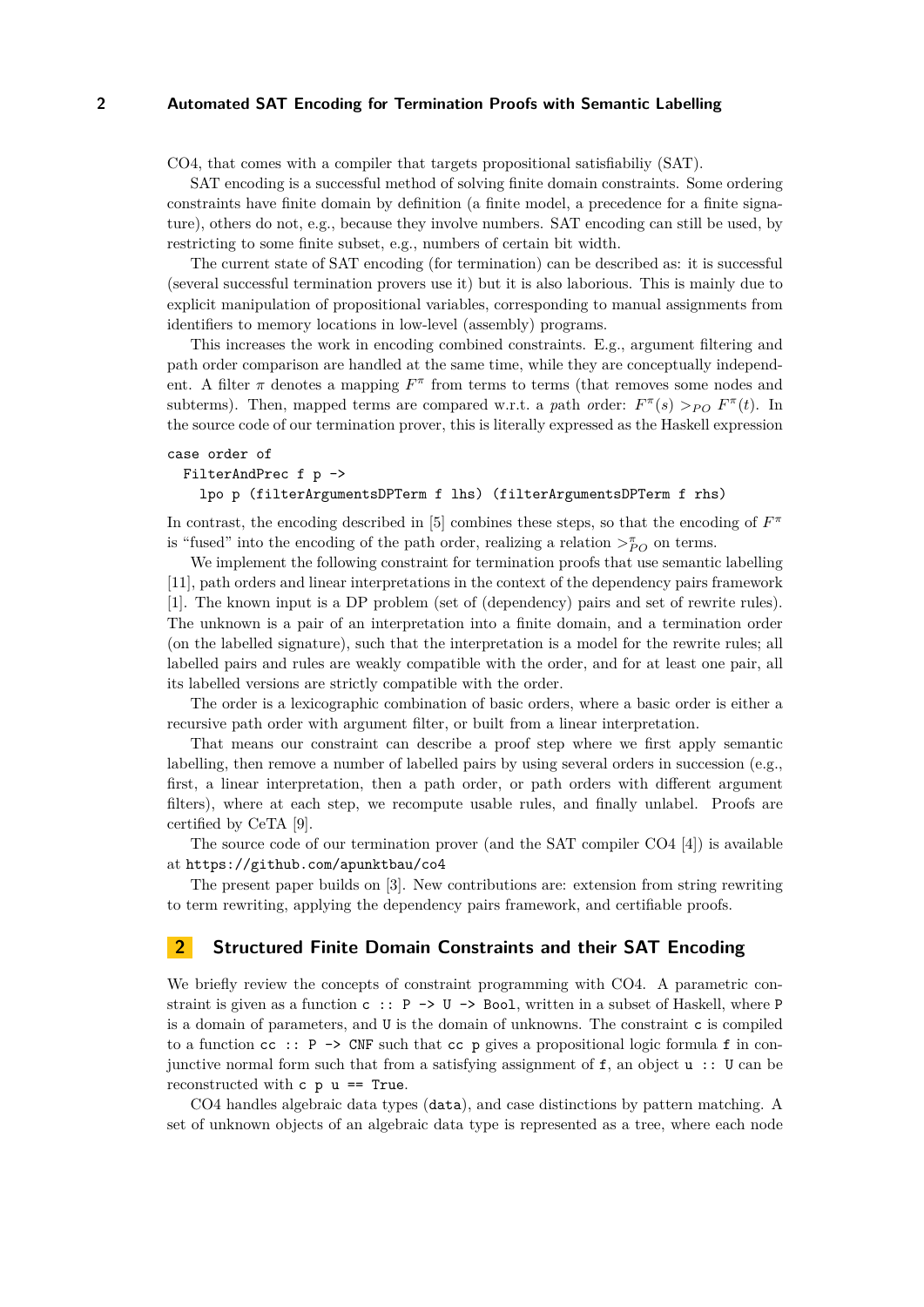### **A. Bau, R. Thiemann, and J. Waldmann 3**

contains propositional variables. Each assignment determines a (binary) number, which in turn determines the constructor in this node. Pattern match on the constructor is realized by compiling all branches, and adding selector functions. When merging results from different branches of a case distinction, the corresponding trees are overlapped. This allows to handle finite domain constraints in Haskell notation. For infinite types (lists, trees), we can specifiy finite subsets by restricted recursion. While the core language of CO4 is first-order, we allow higher order functions and remove them by specialization.

In our application, the main constraint is  $c$  :: DPProblem  $\rightarrow$  Proof  $\rightarrow$  Bool, where c d p == True if p proves that at least one pair can be removed from the DP problem d. We use these types:

```
data Proof = Proof (Model Symbol) [ UsableOrder (Symbol, Label) ]
type UsableOrder key = (UsableSymbol key, TerminationOrder key)
type UsableSymbol key = Map key Bool
```
In particular, a Proof object consists of a model m, and a list  $[(u_1, o_1), \ldots, (u_k, o_k)]$ . Here,  $o_i$  is an order, and  $u_i$  describes an over-approximation of the symbols that are usable w.r.t. the dependency pairs that remain after removing those that are decreasing w.r.t. the lexicographic product of  $o_1$  to  $o_{i-1}$ . For orders, we use

```
data TerminationOrder key = FilterAndPrec (ArgFilter key) (Precedence key)
                          | LinearInt (LinearInterpretation key)
data Index = This | Next Indexdata Filter = Selection [ Index ] | Projection Index
type ArgFilter key = Map key Filter
data Precedence key = EmptyPrecedence | Precedence (Map key Nat)
```
# **3 Encoding of Finite Maps with Patterns**

We discuss in more detail the cost of SAT-encoding of maps (lookup tables). These are used for finite algebras (as models of rewrite systems). The basic functionality is

lookup :: Map  $k$  v  $\rightarrow$   $k$   $\rightarrow$  Maybe v

Let us estimate the cost of the encoding. Consider the (common) case that the key to be looked up is unknown (i.e., encoded). Then the naive algorithm is to compare the key with each key in the map. This requires a linear (in the size of the map) number of (encoded) key comparisons. This is exactly what CO4 generates from the following program.

type Map  $k \ v = [(k, v)]$ lookup  $x$   $m =$  case  $m$  of [] -> Nothing  $(k, v)$ : m'  $\rightarrow$  if x == k then Just v else lookup x m'

We might think of a balanced tree instead of a list, as in

data Map  $k$  v = Leaf | Branch  $k$  v (Map  $k$  v) (Map  $k$  v) lookup  $x$   $m$  = case  $m$  of Leaf -> Nothing Branch k v l r  $\rightarrow$  if x == k then Just v else if x < k then lookup x l else lookup x r

Note that the result of  $x \leq k$  is unknown when generating the formula, since x is encoded. This means that both branches of if have to be encoded. Again, this is what CO4 does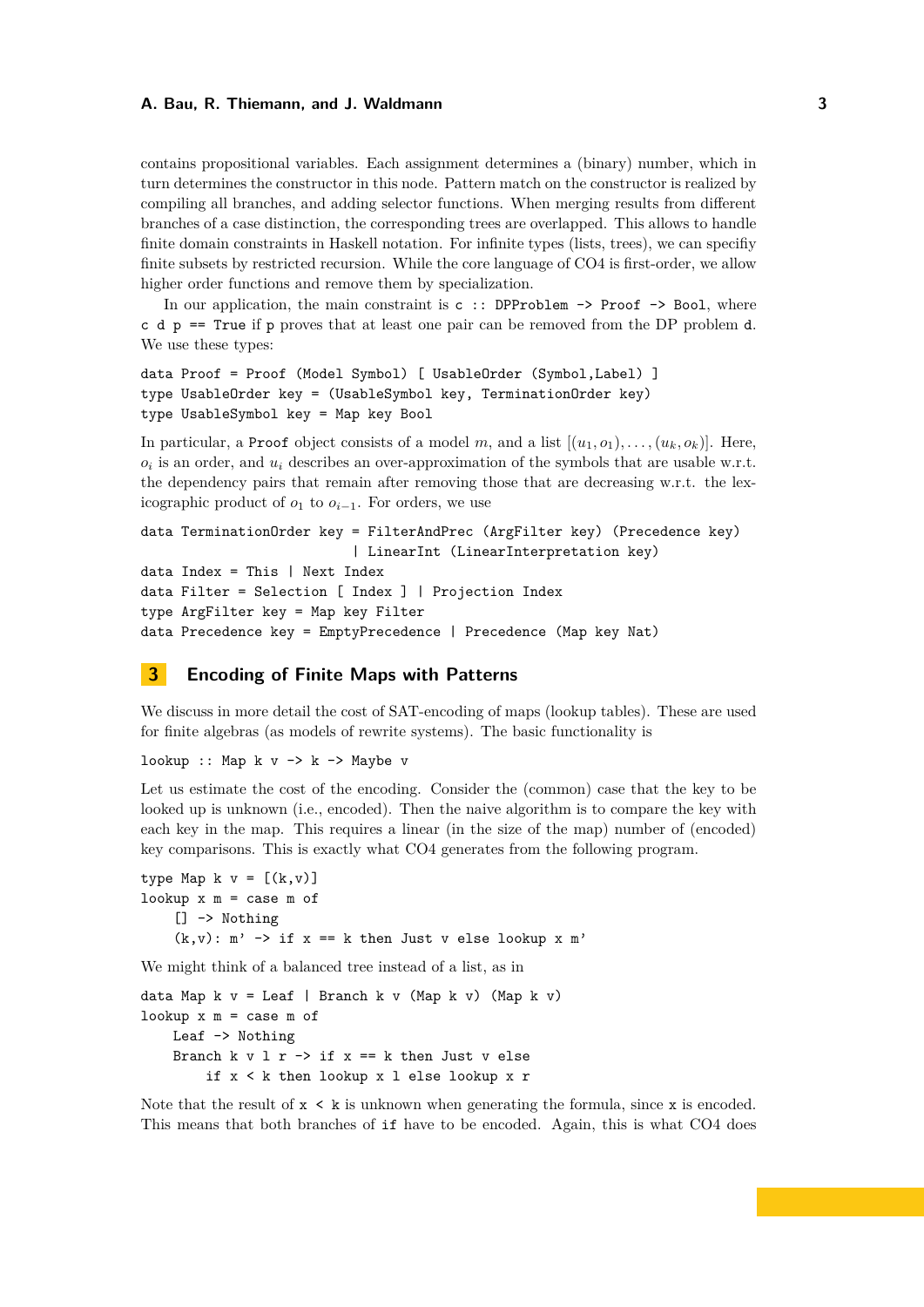#### **4 Automated SAT Encoding for Termination Proofs with Semantic Labelling**

when translating the program. This results, again, in linear formula size. We conclude that using balanced trees for lookups with encoded keys is not helpful.

We can still achieve smaller formulas by giving up on completeness: We encode only a subset of all maps. We restrict to encoding maps where keys are lists of domain elements (that is, Map [d] v) as it happens in semantic labelling.

We represent such a map by a list of patterns that are matched from left to right. If we are lucky, the model is representable in the subset.

```
data Match d = Any | Exactly d
type MapList d v = [ ( [Match d], v) ] -- represents Map [d] v
```
For instance, the pattern [(([Any,Exactly 0],0), ([Any,Any],1)] represents the function  $[([0,0],0), ([0,1],1), ([1,0],0), ([1,1],1)].$ 

As discussed earlier, we do have linear cost for the lookup of an encoded key. This cost increases for pattern matching, but the plan is to reduce it by making the number of patterns (much) smaller than the domain of the function.

In the extreme case, we use just one pattern  $[Any, Any, \ldots Any]$ . This will give a model where all symbols are interpreted by constant functions.

# **4 Certification**

The approach of iteratively applying "1) labelling, 2) applying several orders with usable rules, 3) unlabelling" is not easy to certify, since if one would allow arbitrary sound termination techniques in 2), the whole approach would be unsound: the problem is that unlabelling on its own is unsound, cf. [\[9,](#page-4-3) Example 4.3]. To solve this problem, [\[9\]](#page-4-3) utilizes a dedicated semantics for DP problems w.r.t. semantic labelling.

But since this semantics was hard to extend, CeTA is now based on a more general semantics of DP problems which borrows ideas from relative rewriting [\[10\]](#page-4-6), where there are relative DP problems with strict and weak pairs and rules. Then all unlabelling steps (UL) can be eliminated as follows: CeTA automatically transforms every proof of the form  $(\mathcal{P}_0, \mathcal{R}_0) \stackrel{\text{SL}}{\hookrightarrow} (\mathcal{P}_1, \mathcal{R}_1) \stackrel{\succ_1}{\hookrightarrow} \cdots \stackrel{\succ_{n-1}}{\hookrightarrow} (\mathcal{P}_n, \mathcal{R}_n) \stackrel{\text{UL}}{\hookrightarrow} (\mathcal{P}', \mathcal{R}')$  into the following proof: first, a *split* processor is applied on  $(\mathcal{P}_0, \mathcal{R}_0)$  which returns two new DP problems: the resulting DP problem  $(\mathcal{P}', \mathcal{R}')$  and a relative DP problem  $(\mathcal{P}_0 - \mathcal{P}', \mathcal{P}', \mathcal{R}_0 - \mathcal{R}', \mathcal{R}')$  where the first and third components are strict rules which have to be deleted. Then semantic labelling (SL) is applied on this relative DP problem and afterwards all orders  $\succ_1, \ldots, \succ_{n-1}$  are used to finally get the DP problem  $(\emptyset, \mathcal{P}_n, \emptyset, \mathcal{R}_n)$ . Termination of this relative DP problem is then trivially proven as it does neither contain strict pairs nor strict rules.

All generated proofs have been certified via this approach, though initially problems occurred: the termination tool had bugs in its CPF-export; and CeTA rejected some valid proofs due to a buggy implementation of the transformation to eliminate unlabelling steps.

## **5 Related Work and Discussion**

Semantic labelling had been used in "early" (2006) termination competitions [\[8\]](#page-4-7) in termination provers Torpa (Zantema), Jambox (Endrullis), in TPA (Koprowski), Teparla (van der Wulp). Here, Jambox used SAT encoding, TPA used predictive labelling [\[7\]](#page-4-8), and Teparla used recursive labelling with Boolean models.

Except for TPA, we assume that these early implementations used some kind of generateand-test approach, where a model is found in one step, and in an independent step, a